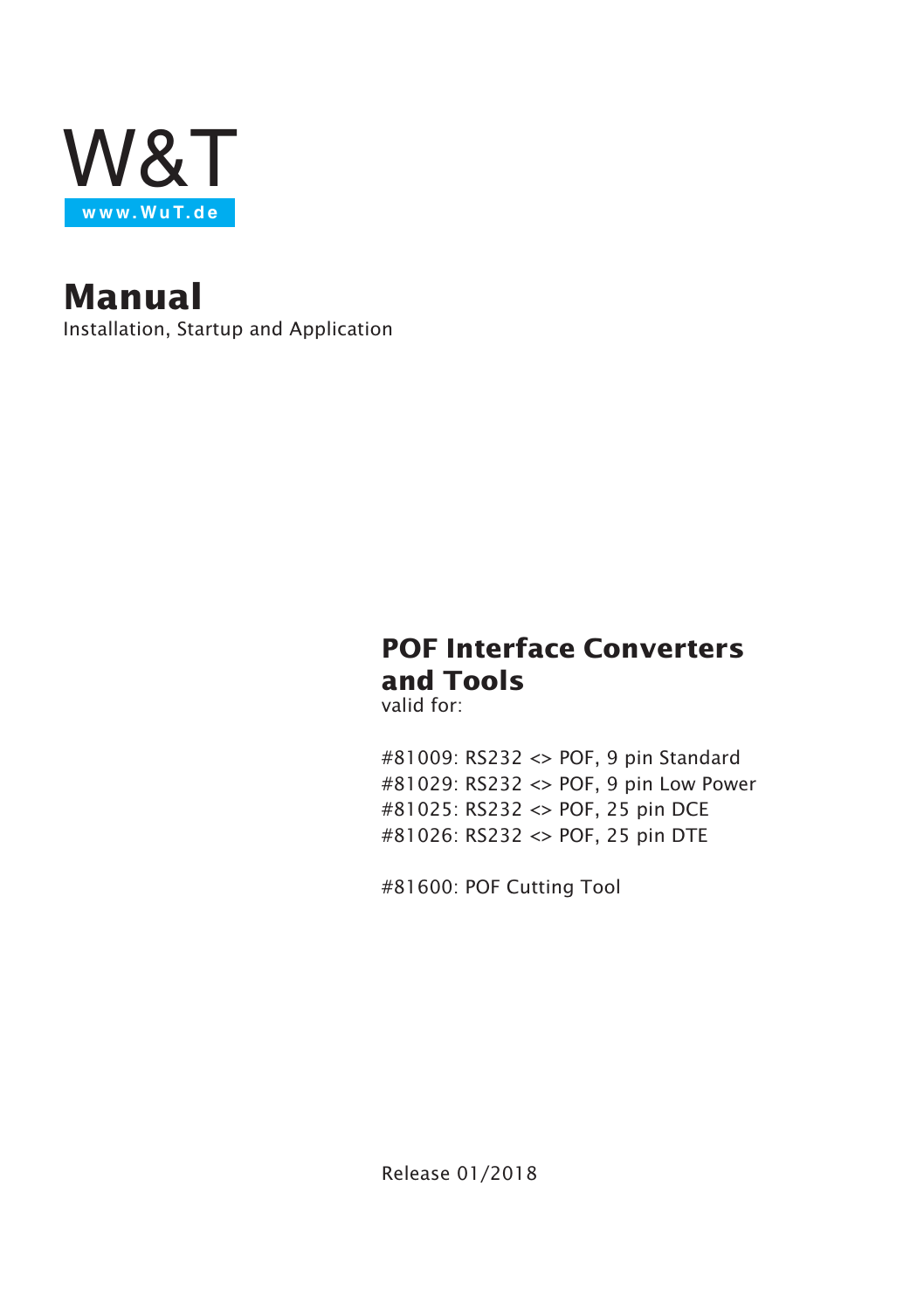© 01/2018 by Wiesemann & Theis GmbH

Subject to errors and changes:

Since we can make mistakes, none of our statements should be used without checking. Please let us know of any mistakes or misunderstandings you are aware of, so that we can recognize and eliminate them quickly.

Perform work on and with W&T products only as described here and only if you have read and understood the manual fully. Unauthorized use can result in hazards. We are not liable for the consequences of unauthorized use. When in doubt, check with us or consult you dealer!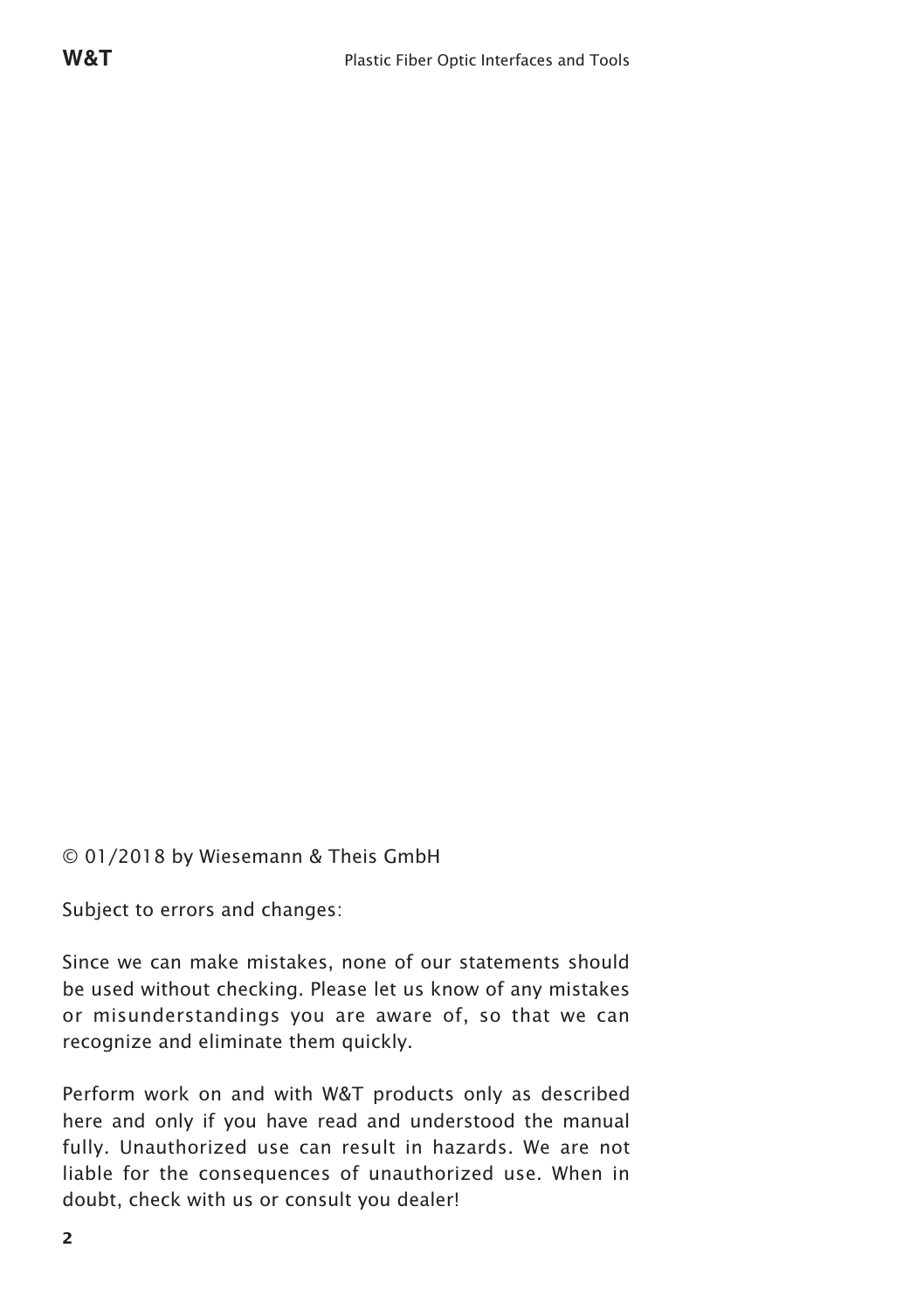Wiesemann & Theis offers an entire family of compact self-

powered fiber optic interfaces that allows you to convert RS232 serial ports into an optical port for connecting POF cable.

This interface family is described on the following pages along with the corresponding technical data and including connection examples.

For up-to-date information on new developments, see our Internet site at http://www.wut.de or check the e-mail short notices at the W&T Interface Club, which you can also subscribe to from the W&T Homepage.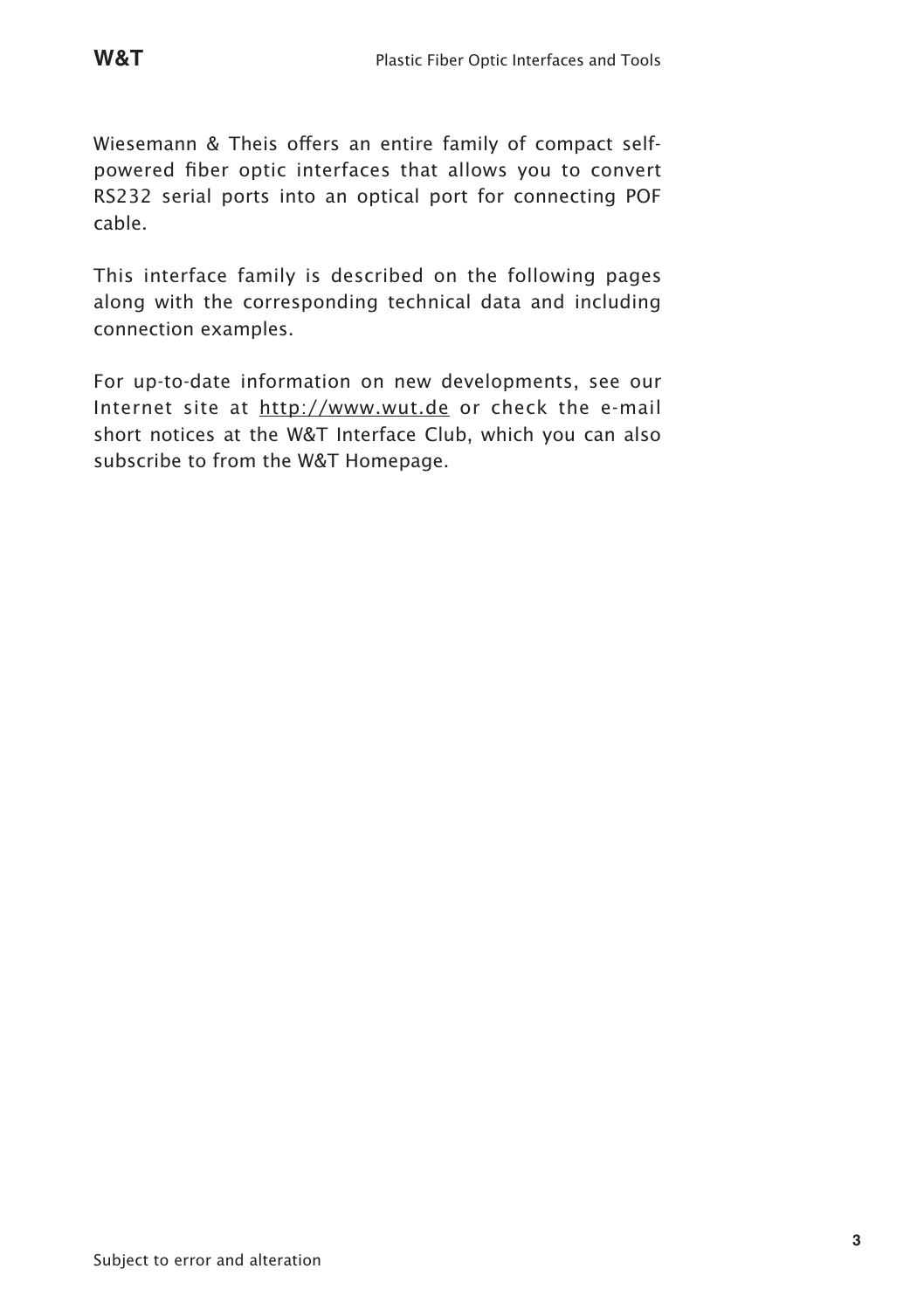# Index

| Interfaces RS232 <> Plastic Fiber Optic  7 |  |
|--------------------------------------------|--|
|                                            |  |
|                                            |  |
|                                            |  |
|                                            |  |
|                                            |  |
|                                            |  |
|                                            |  |
|                                            |  |
|                                            |  |
|                                            |  |
|                                            |  |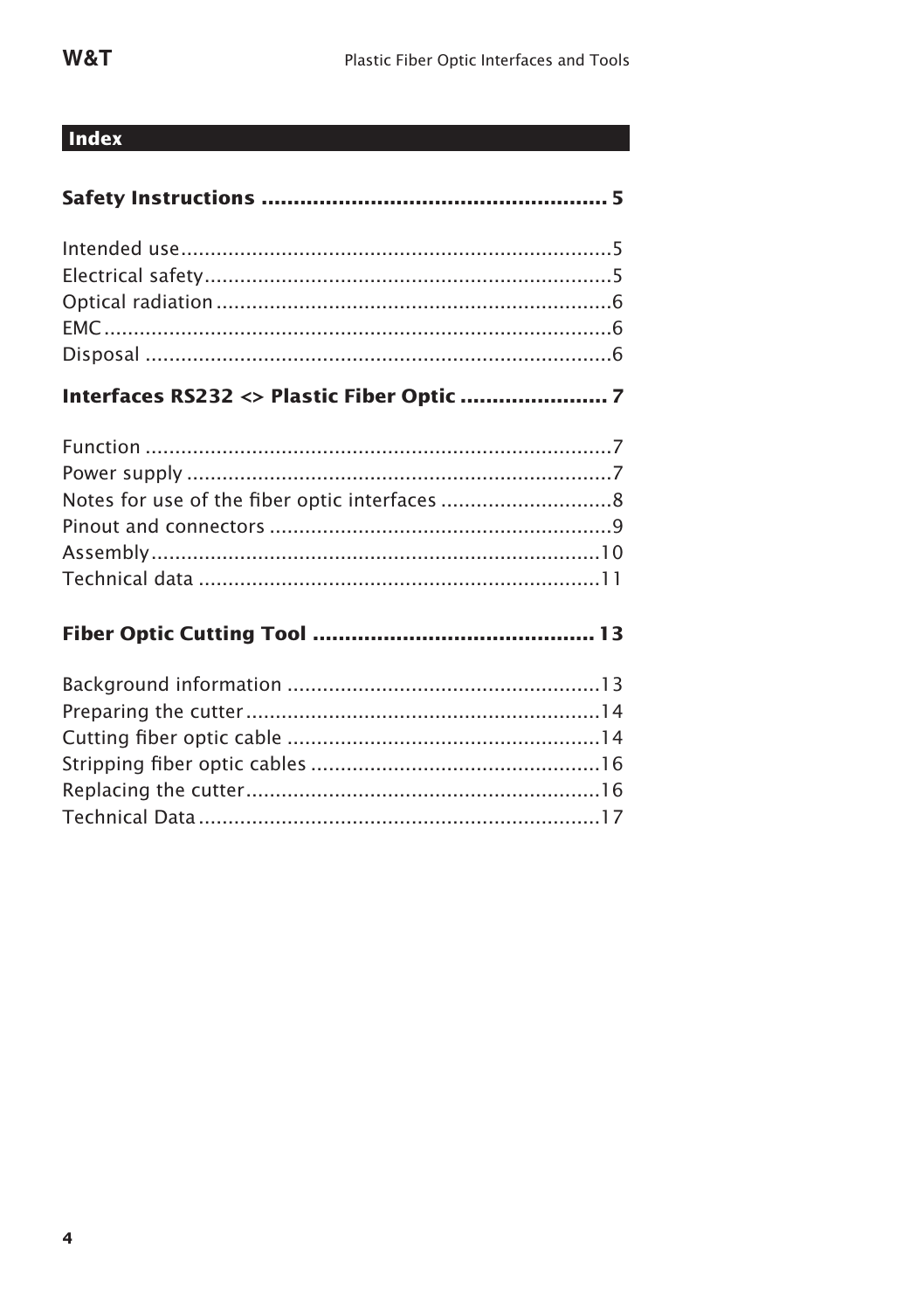#### **Safety instructions**

#### **Intended use**

The fiber optic interfaces from Wiesemann & Theis convert the data signals from RS232 interfaces into light signals, thereby enabling the transmission of serial data over plastic fiber optic cables. This allows the interfaces to suppress compensation currents which can flow as a result of potential differences between the connected devices when directly copper connections are used. Such currents can cause interference with data transmission or even destroy the interfaces.

**The interfaces described in this manual are primarily designed for protecting RS232 ports and for ensuring noise-free data transmission in noisy environments. When using the interfaces for personal protection against contact with hazardous voltages, observe the relevant safety standards and regulations.**



Any other use or modification of the interface convertors is not permitted.

#### **Electrical safety**

If an additional power supply is used, it must provide safe isolation of the low-voltage side from the supply network in accordance with EN60950-1. In addition, the power supply must have an LPS feature.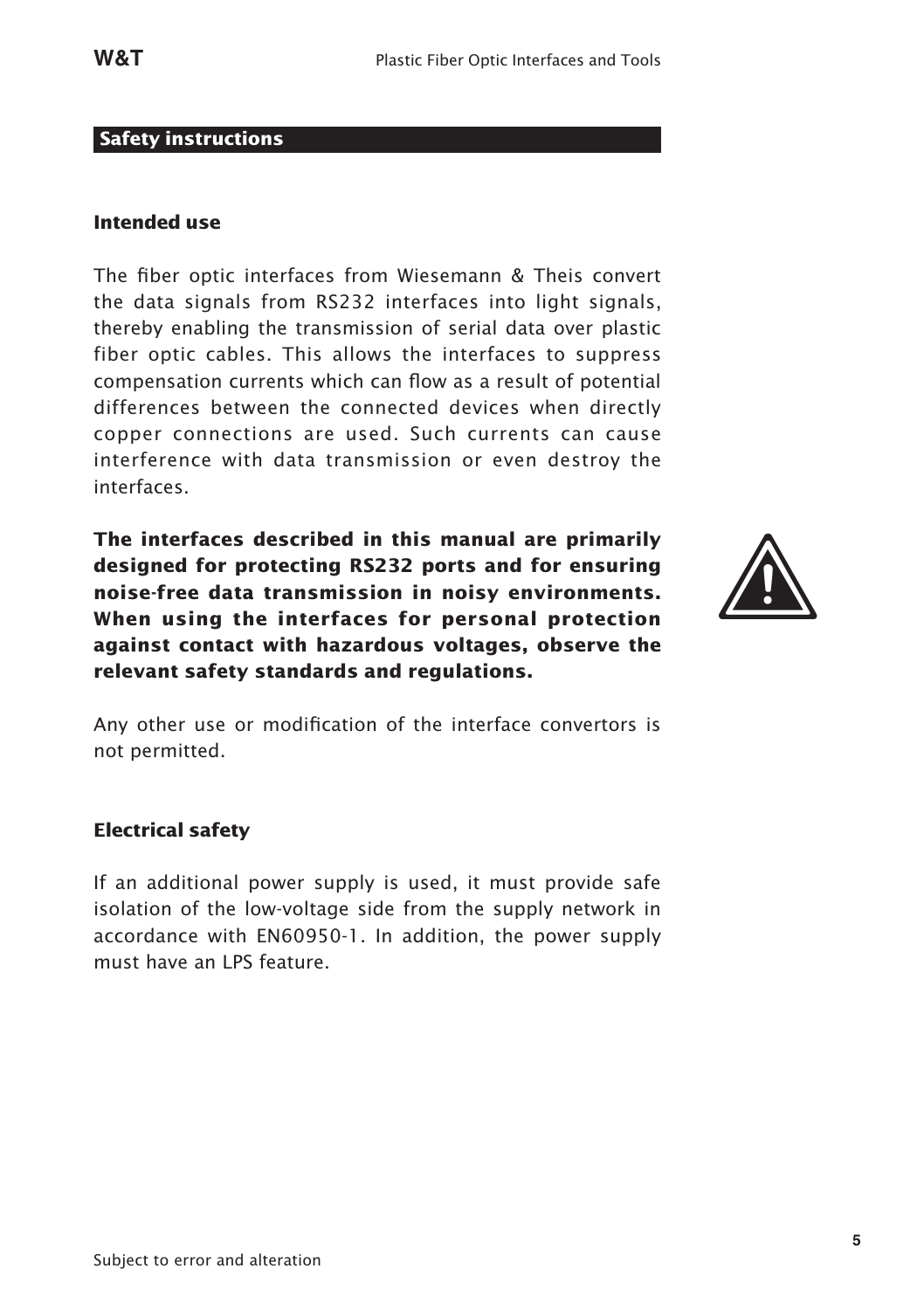#### **Optical radiation**

All W&T fiber optic interfaces for plastic fiber optic cables use a standard LED with a wavelength of 660nm as the optical emitter. Because of the limited energy which the serial port has available, the LEDs only couple an optical power of typ. -7dBm (approx. 0.2mW) into the fibers.

This precludes any health risk from the optical radiation.

#### **EMC**

Only shielded serial signal cables should be used to connect fiber optic interfaces. Alternately the interfaces can of course be plugged directly into the respective RS232 port.

The fiber optic interfaces then meet the industrial noise limits and the stricter emissions limits for residential and small businesses.

#### **Disposal**

The W&T Plastic Fiber Optic interface convertors may not be disposed of with household waste, but rather be brought to a proper electronics waste disposal facility.

*A complete Declaration of Conformity for the described isolators can be found on the respective datasheet pages on the W&T Homepage at http://www.wut.de.*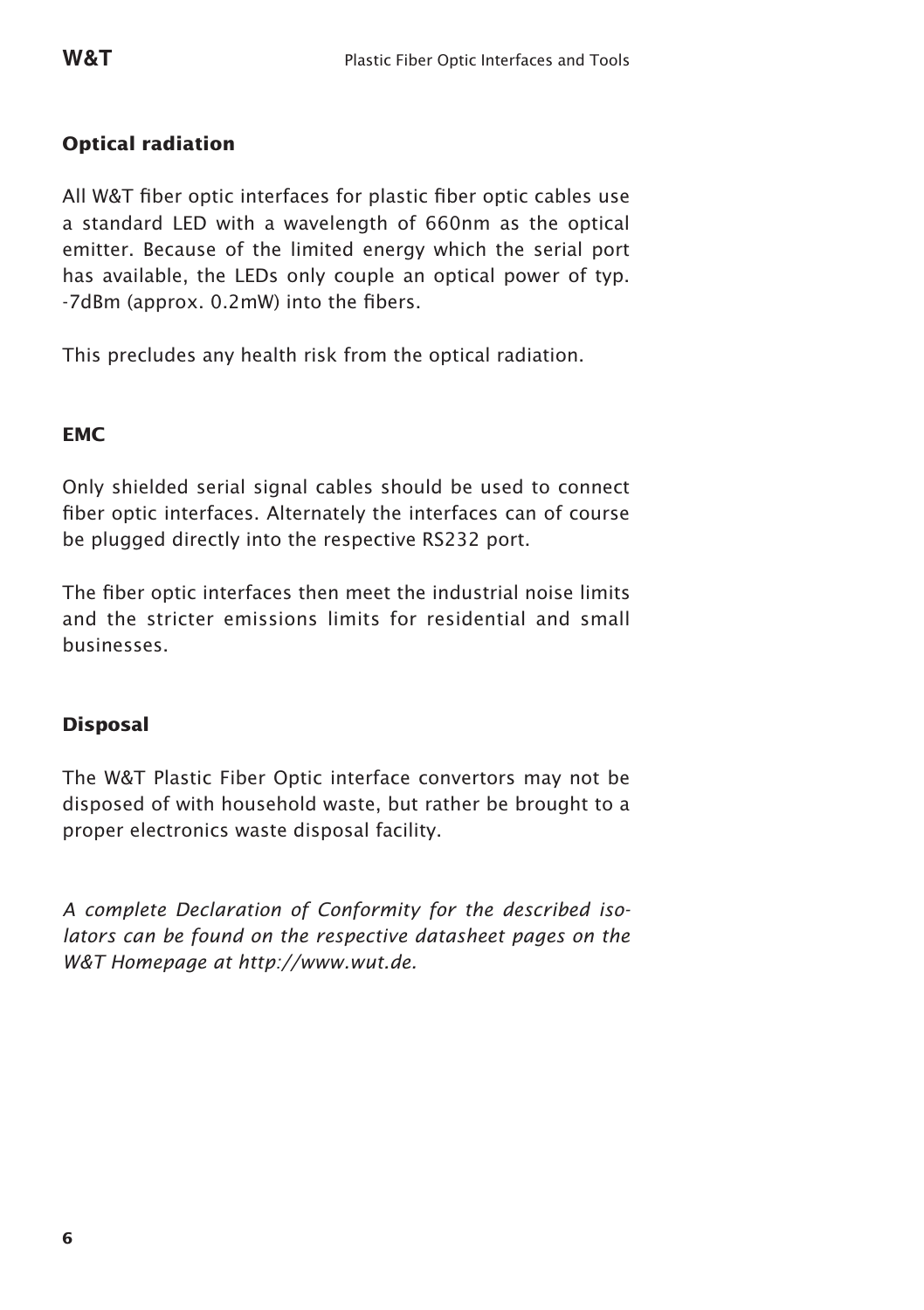#### **Interface RS232 <> Plastic Fiber Optic**

The W&T Plastic Fiber Optic Interfaces, type 81009, 81025, 81026 and 81029 permit bi-directional transmission of RS232 signals by the means of duplex plastic fiber optic cable.

#### **Function**

The Interfaces support one data line in each direction and transmit data over a distance of max. 100 meters (dependent on the model of the interface convertor).

The transmission medium is standard duplex plastic fiber optic cable, which is inexpensive and extremely easy to work with and install. The use of fiber optic as a transmission medium ensures perfect galvanic isolation between the connected devices and clean transmission even in noise-prone environments.

The interfaces convert both of the data lines, while the optional handshake lines can be used to carry additional supply voltage for the interface. The converter uses jumper resistors between RTS and CTS as well as DTR and DSR for enabling the connected interface, so that as a rule no additional jumpers are required in the connector.

#### **Power supply**

The W&T Fiber Optic Interfaces sources its supply voltage from the connected RS232 lines, and does not require any additional external power supply. Getting sufficient power to the Interfaces requires that the data lines as well as the handshake lines be connected.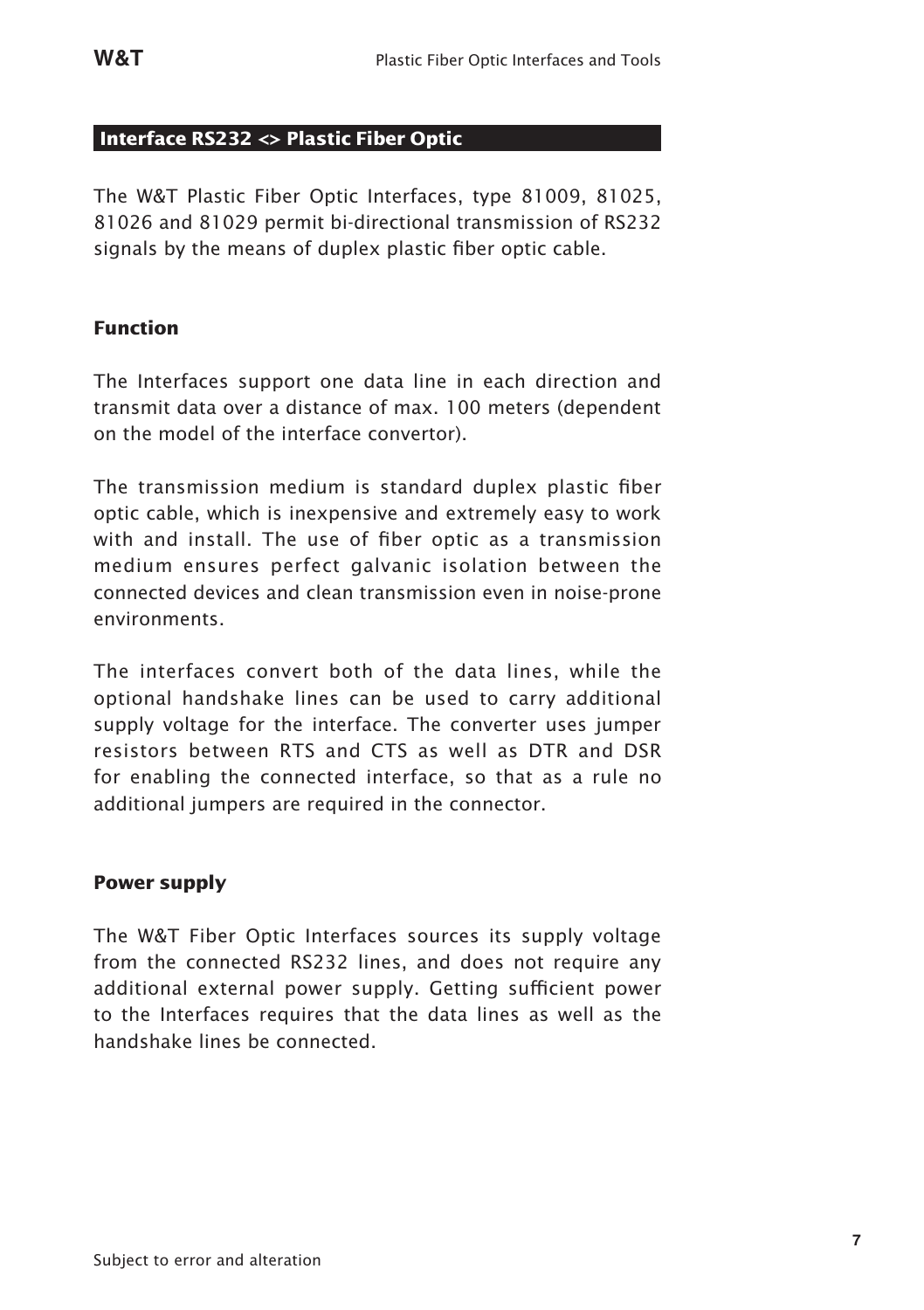#### **Notes for use of the fiber optic interfaces**

All specifications for maximum transmission parameters refer to operation of the interfaces on serial ports equipped with type MC1488 RS232 drivers and at a voltage of ±12V. The specifications also presume that the handshake lines of the interface are enabled.

If the interfaces are supplied only from the data lines, and when operating on low-efficiency RS232 ports you must take into account limitations with respect to maximum transmission length, baud rate and temperature range.

Since maintaining of all three parameters is a direct function of the construction of the RS232 port and a solid power supply for the ports, and these parameters have a mutual effect, it is not possible to suggest specific values.

Practice has shown that for RS232 ports equipped with MAX232-compatible IC's, no operating restrictions exist as long as the handshake lines on the port are enabled.

Laptop ports with low output levels are however only in exceptional cases able to provide the fiber optic interfaces with sufficient power. For short distances, however (up to max. 20 meters), there is a special power-saving version 81029, which can be purchased for such applications.

When there are power supply problems, it is always however possible to supply the interface converter externally through its handshake inputs with a voltage of up to 9V, or to use fiber optic interfaces with their own power supply (such as our model 81201).

The specified minimum distance of 5 meters for the 81009 Interface only applies if the Interface is operated on an RS232 port with high output levels. If under these conditions a short cable length is required, a model 81029 may also be used.



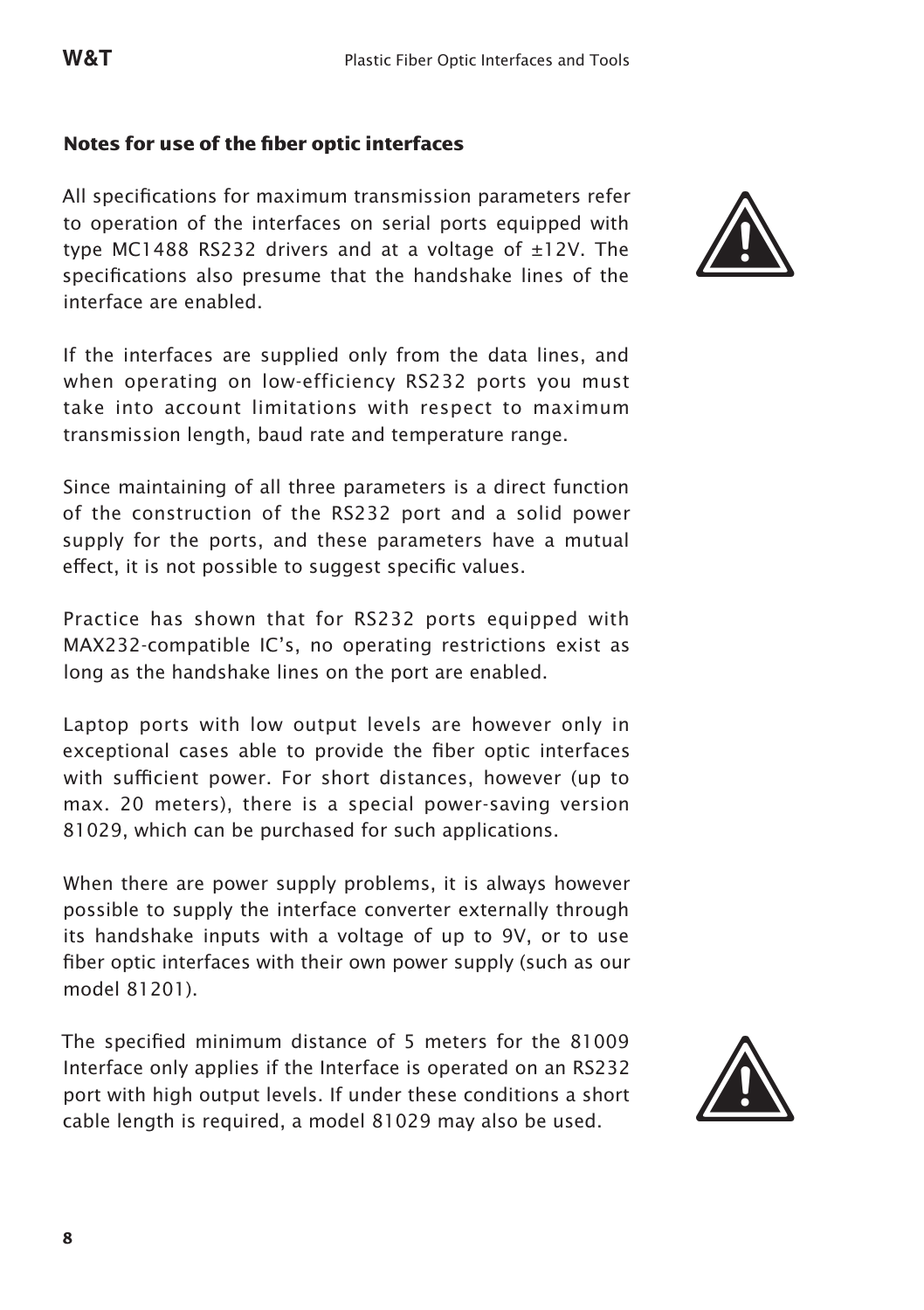#### **Pinout and connectors**

The fiber optic connection for the interface is configured as a self-locking coupling for duplex plastic fiber optic, with the RS232 interface formatted as DB9/DB25 connector. Refer to the following table for connector pin assignments:

Pinout RS232 <> POF interface, model 81009 and 81029

| pin#                     | RS232 signal        |
|--------------------------|---------------------|
| $\mathcal{P}$            | data out            |
| 3                        | data in             |
| 4                        | connection to pin 6 |
| 5                        | signal GND          |
| 6                        | connection to pin 4 |
| $\overline{\phantom{a}}$ | connection to pin 8 |
| R                        | connection to pin 7 |

#### Pinout RS232 <> POF interface, model 81025

| pin#           | RS232 signal         |
|----------------|----------------------|
| $\overline{c}$ | data in              |
| 3              | data out             |
| 4              | connection to pin 5  |
| 5              | connection to pin 4  |
| 6              | connection to pin 20 |
| 7              | signal GND           |
| 20             | connection to pin 6  |

Pinout RS232 <> POF interface, model 81026

| pin#           | RS232 signal         |
|----------------|----------------------|
| $\mathcal{P}$  | data out             |
| $\overline{3}$ | data in              |
| 4              | connection to pin 5  |
| 5              | connection to pin 4  |
| 6              | connection to pin 20 |
| 7              | signal GND           |
| 20             | connection to pin 6  |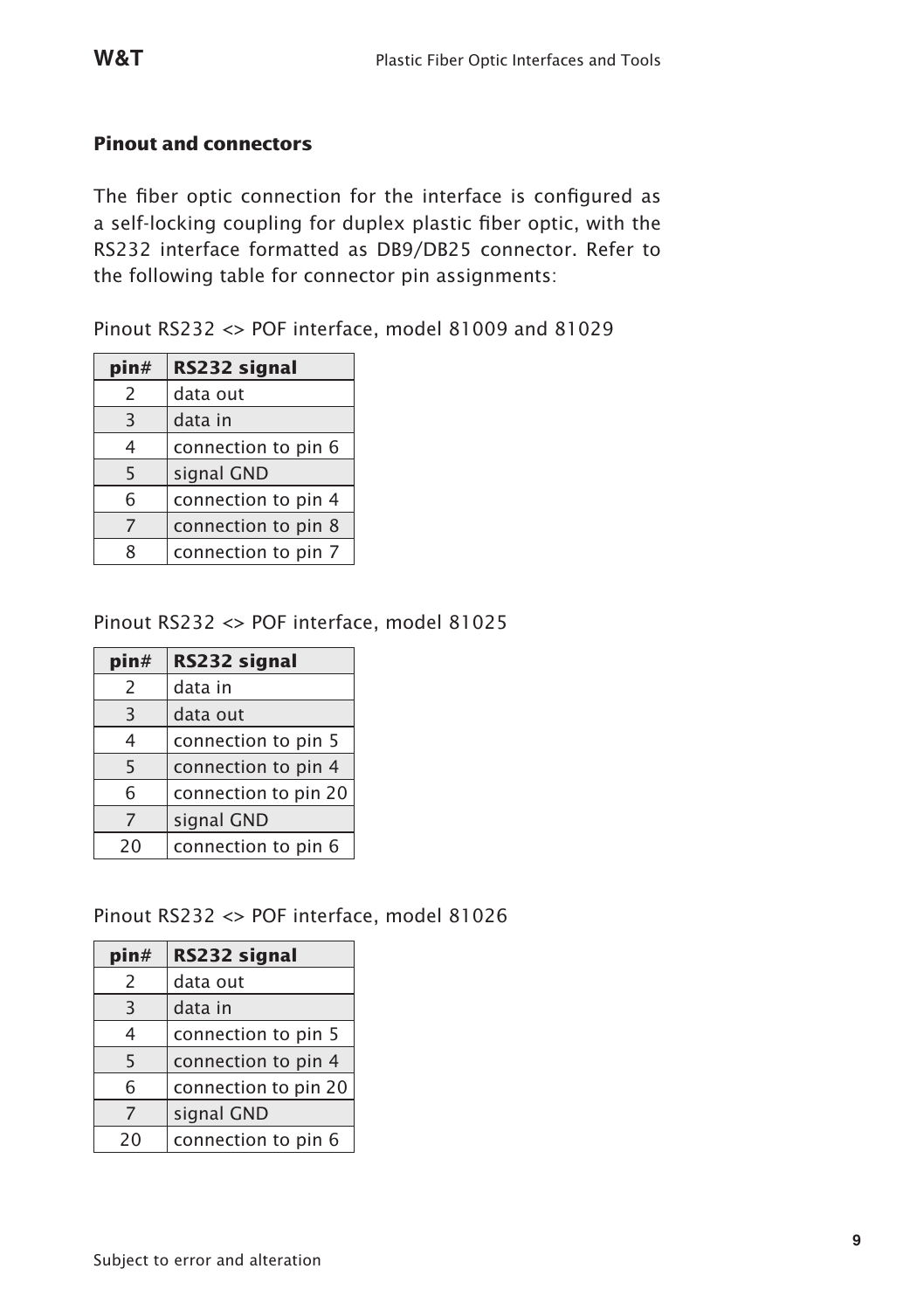### **Assembly**

Connecting the plastic fiber optic cable to the W&T Fiber Optic Interfaces requires no special tools:

- Trim the fiber optic cable to the desired length using a sharp knife and separate the individual duplex conductors back from the cut point to a distance of around 2 cm.
- Pull the locking levers on the fiber optic female connector back towards the module along the upper side of the coupling. At the same time insert the separated end of the fiber optic duplex line into the fiber optic coupling female.
- Releasing the locking levers locks the fiber optic into the coupling.
- To release, pull the two locking levers on the top of the coupling towards the module, and pull the fiber optic cable out of the female.

The arrows on the top side of the coupling show the location of the emitter and receiver lines.



Please note that when connecting two fiber optic components, the emitter of the first must always be connected to the receiver channel of the second component.

A visible red light beam is always sent along with data, so that the sending line can always be easily identified.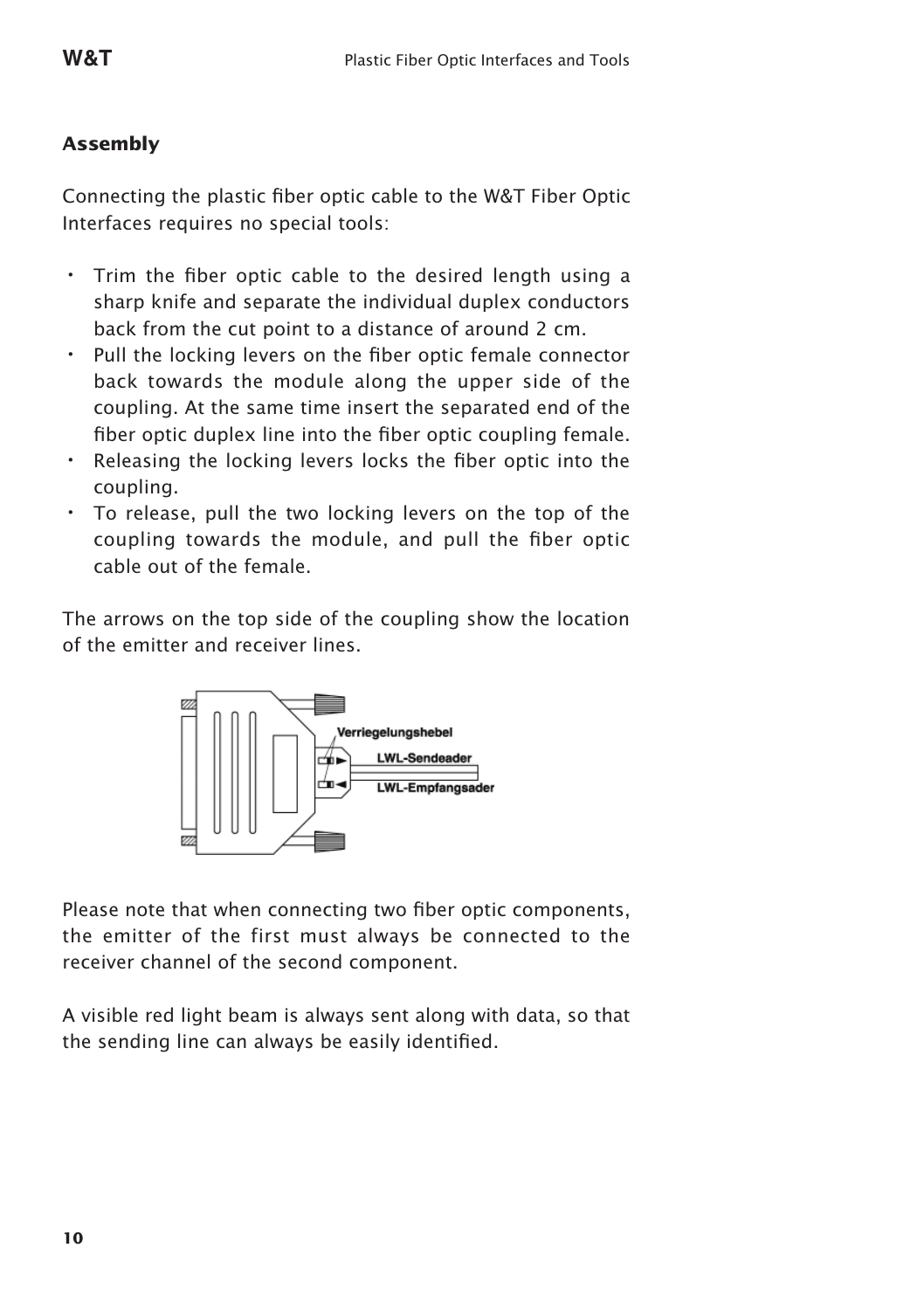#### **Common technical data:**

| Baud rate:            | 110115,200 baud                       |
|-----------------------|---------------------------------------|
| Data format:          | any format                            |
| Signal lines:         | RxD, TxD (full duplex)                |
| Power supply:         | through the RS232 signals             |
| POF cable adapter:    | integrated socket with automatic      |
|                       | interlocking of the fiber-optic cable |
| Transmitter type:     | I FD                                  |
| Optical output power: | typ. -7dBm                            |
| Wavelength:           | approx. 660 nm                        |
| Ambient temperature:  | Storage: -40+70°C                     |
|                       | Operation: 0+50°C                     |
| Housing:              | SUB-D adapter housing                 |
| Weight:               | approx. 30 q                          |

### **RS232 <> POF interface, 9-pin, #81009**

| Transfer distance: | typically 5 to 80 m                     |
|--------------------|-----------------------------------------|
| RS232 adapter:     | 9-pin SUB-D socket for PC               |
| Delivery:          | RS232 $\langle$ > POF interface, #81009 |

### **RS232 <> POF interface, 9-pin, #81029**

| Transfer distance: | typically 0 to 20 m                           |
|--------------------|-----------------------------------------------|
| RS232 adapter:     | 9-pin SUB-D socket for PC                     |
| Delivery:          | RS232 $\leftrightarrow$ POF interface, #81029 |

# **RS232 <> POF interface, 25-pin, DCE, #81025**

| Transfer distance: | typically 0 to 100 m                    |
|--------------------|-----------------------------------------|
| RS232 adapter:     | 25-pin SUB-D socket, DCE pinout         |
| Delivery:          | RS232 $\langle$ > POF interface, #81025 |
|                    | Gender changer, 25-pin, m/m             |
|                    |                                         |

# **RS232 <> POF interface, 25-pin, DTE, #81026**

| Transfer distance: | typically 0 to 100 m           |
|--------------------|--------------------------------|
| RS232 adapter:     | 25-pin SUB-D plug, DTE pinout  |
| Delivery:          | RS232 <> POF interface, #81026 |
|                    | Gender changer, 25-pin, f/f    |
|                    |                                |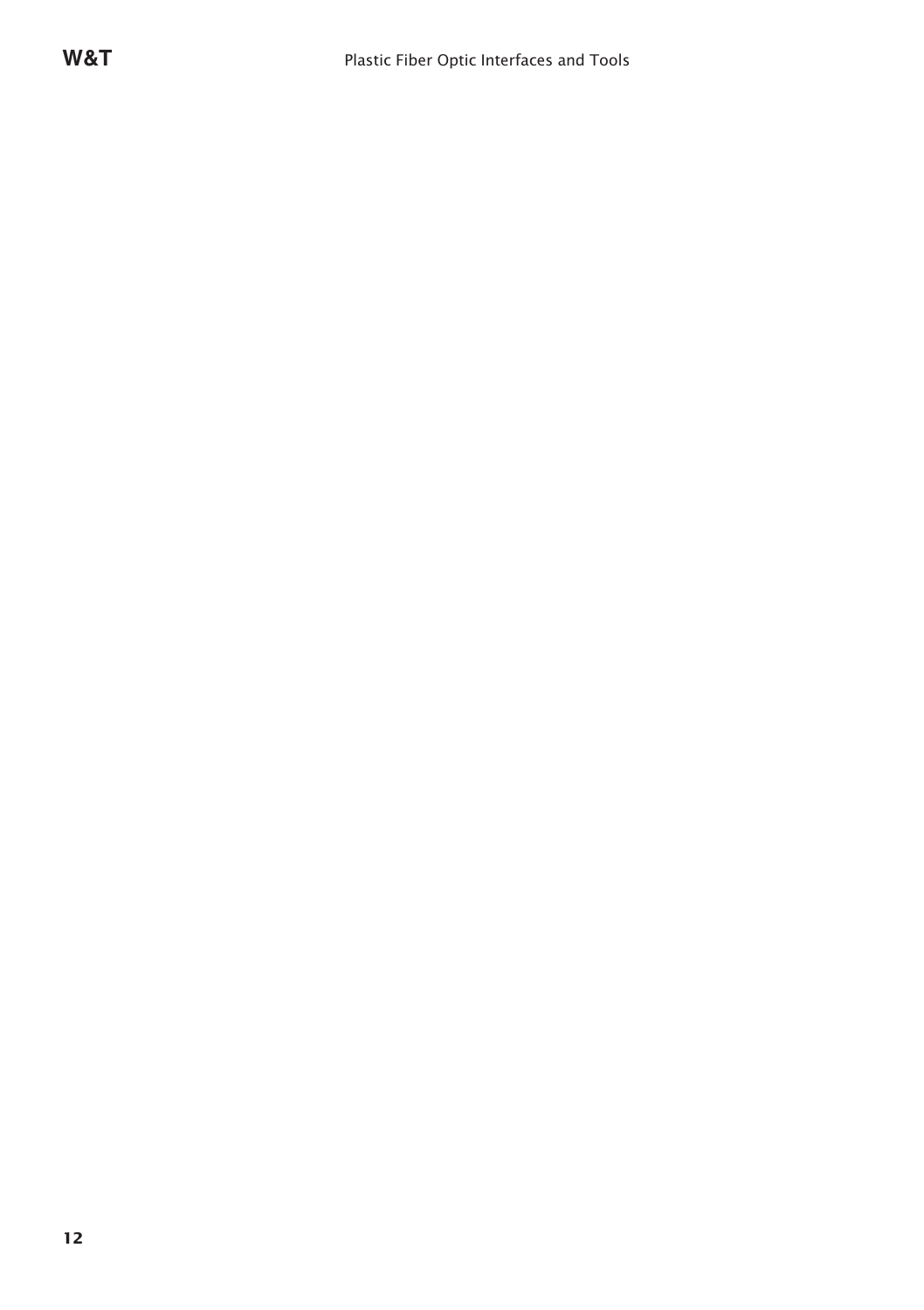#### **Cutting tool for plastic fiber optics, Model 81600**

The 81600 cutting tool enables fast and precise trimming of duplex POF cables size 4.4 x 2.2 mm without the necessity of grinding or polishing the resulting cut surfaces.

#### **Background information**

For short runs it is generally sufficient to trim the plastic fiber optic cable using simple tools such as a sharp knife. In these cases the additional attenuation caused by a less than ideal cut is non-critical for the stability of the data transmission. The light intensity at the receiving location is almost always sufficient for a reliable connection regardless of cut-related losses.

But when you begin to approach the maximum permissible distance, the cut quality is important in terms of the achievable distance and the stability of the connection, and can determine whether a connection is feasible or not. A perfect cut can give you up to an additional 20 meters of distance in borderline conditions.

The decisive criterion for the quality of the cut is a flat cut at right angles to the cable axis, so that as little light as possible is lost through scatter or reflection. Such cuts can be achieved using the described cutting tool without requiring additional grinding or polishing of the cut surface.

**Important: This tool is not suitable for trimming glass fiber cables. Any attempt to use the tool for cutting glass fiber media will permanently damage the cutting element.**

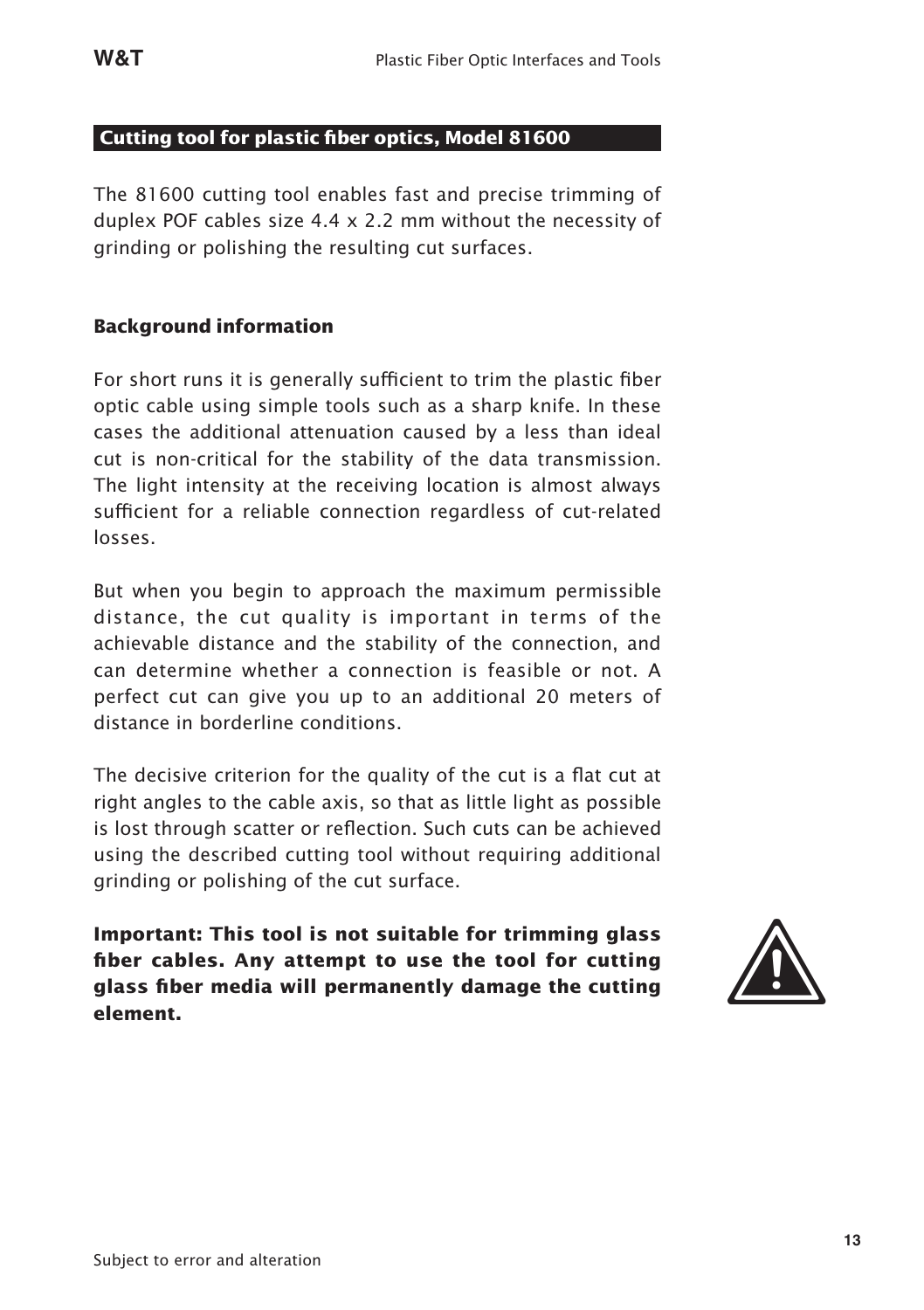#### **Preparing the cutter**

The plier is shipped from the factory with a safety lock which must be removed before using the tool.

#### **Cutting fiber optic cable**

Open the plier by pressing the two grips on the tool together and then releasing them.

Place the duplex fiber optic cable into the holder provided in the clamping block of the plier:



Close the plier by pressing the two grips together until the fiber optic cable is securely held in the clamping block. While doing this take care not to squeeze the grips until they touch, since this will release the plier again.

Then press the cutting wheel against the fiber optic cable by squeezing the trigger-like grip towards you using your index finger.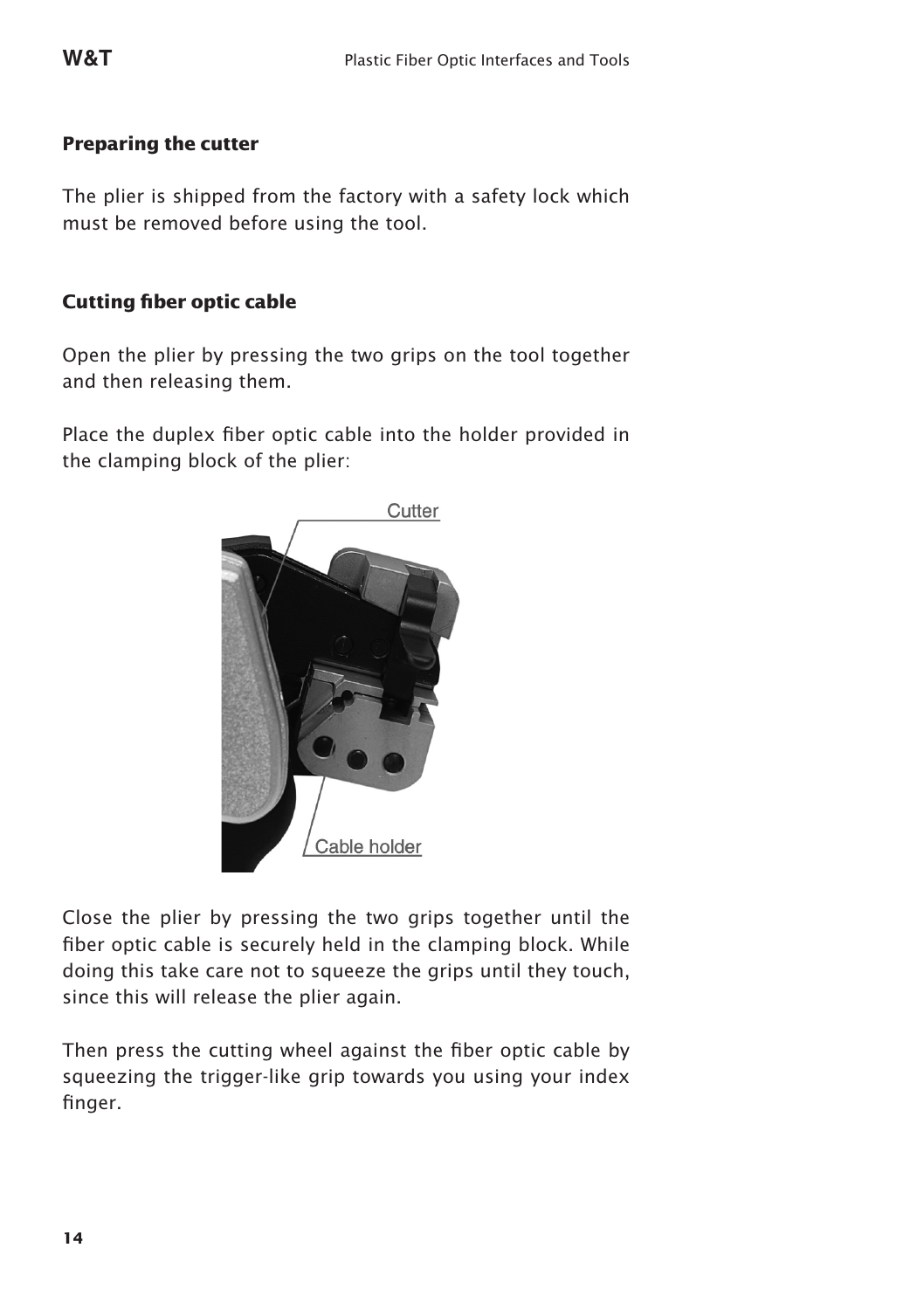

A firm pull with the index finger quickly and cleanly cuts the fiber optic cable. To remove the cable from the clamping block, open the plier.

With each cutting operation the cutting wheel rotates forward by a slight angle, thus significantly increasing the service life of the tool.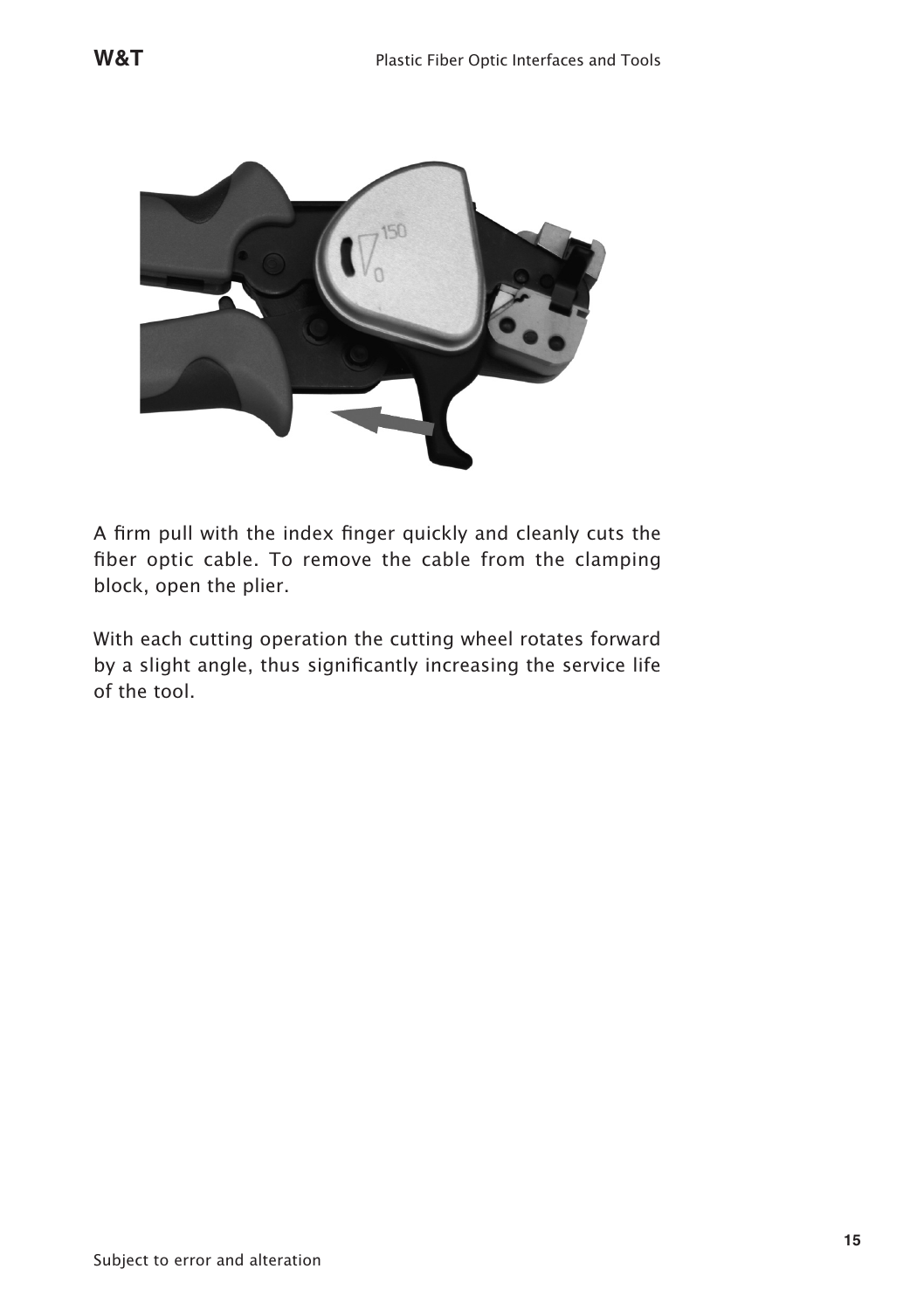## **Stripping fiber optic cables**

In addition to the cutting function, the plier is also capable of stripping duplex fiber optic cable. This function is now required however when using fiber optic cable together with W&T fiber optic interfaces.

To strip the cable, insert it into the stripping holder of the clamping block and pull the associated lever up to expose the inner cable section.



#### **Replacing the cutter**

In order to ensure consistent cutting quality, the cutter monitors the number of cuts made and indicates the end of the useful life of the cutting wheel in a small window on the side. When the life expectance is reached, which occurs after 1260 cutting operations, the entire safety cutter needs to be replaced.



The safety cutter including cutting wheel is user replaceable as a self-contained unit and can be ordered from W&T under Article No. 81602.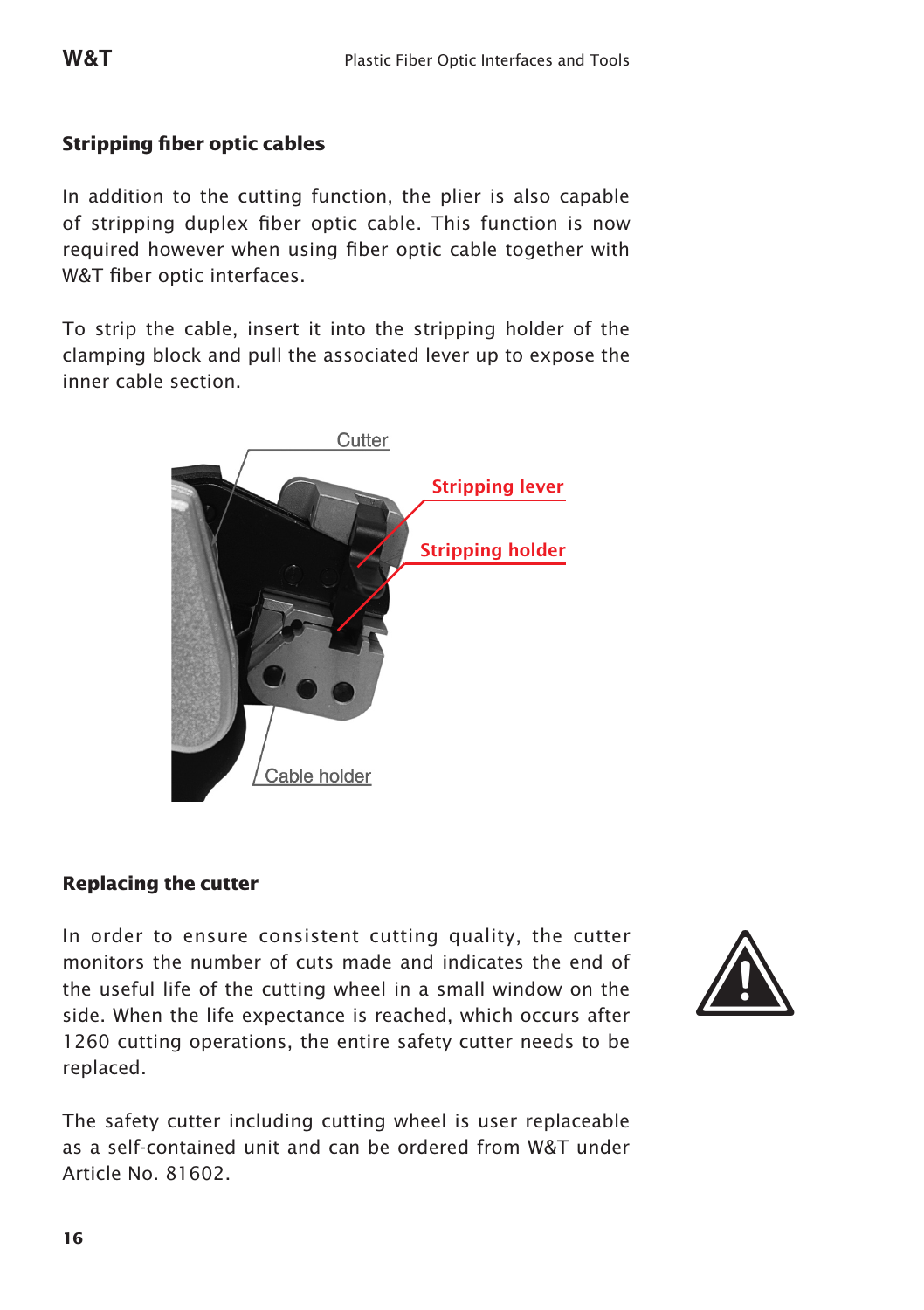# **Technical Data**

| Functions:             | Cutting and stripping<br>fiber optic cables                                    |
|------------------------|--------------------------------------------------------------------------------|
| Compatible media:      | 2.2 mm Simplex- and $4.4 \times 2.2$ mm<br>Duplex fibers with 980um fiber core |
| Dimensions:<br>Weight: | 200 mm x 80 mm x 50 mm<br>520 g                                                |
| Included:              | Fiber optic cutting tool<br>Allen key for releasing<br>transport safety lock   |